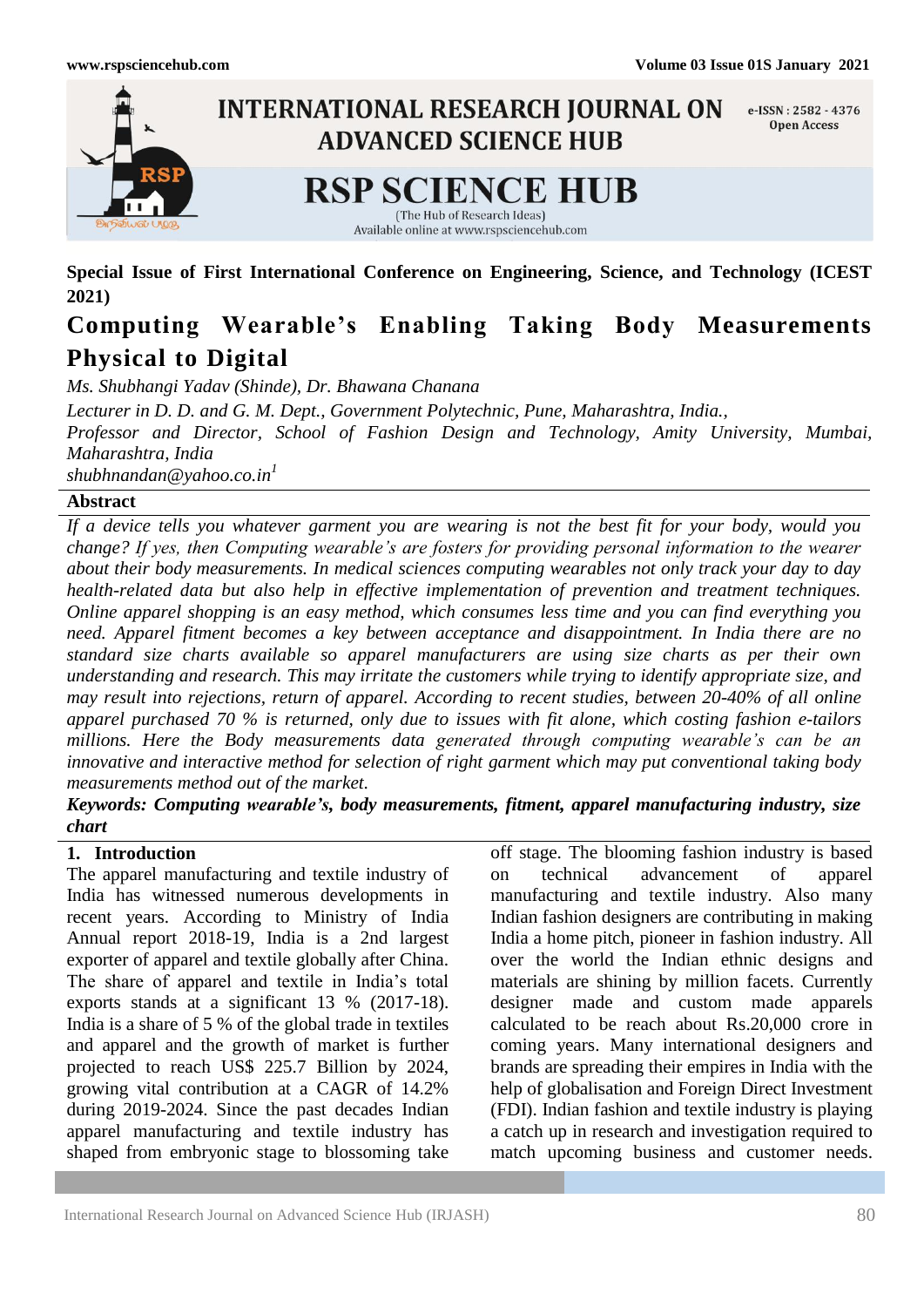Technology is key driver in all aspects of consumer business whether its personal care, healthcare, digital payments and fashion is not far behind as well. That is why we see inventions put to use in form of wearable technologies which has sparked interest in media as well as aroused customer interests in interactive technologies. This highlights wearable technologies progressing from margin to mainstream.

### **2. What are Wearable Technologies?**

Wearable technology consists of very small devices worn on the body; these devices are able to store and process data about the wearer. They are also known as "Wearable Computers". These technologies are user friendly hence provides accessibility and convenience after wearing on body and provides the information very quickly and periodically. The more exciting about these technologies that they are embeddable, ingestible, hearables and also flexible and can bend in to human skin as second skin. What has been the Evolution Journey of Wearable Technologies? Going back in history of wearable technologies, first known example is watch being used in necklaces in the 15th century and later being transformed into pocket watch once waistcoats came in to fashion and adopted. In 17th century, Chinese inventor created a finger ring mounted with an abacus on it. During World War-I, Pigeon photography, an aerial photography method along with wearable technology was used to capture images of enemy troops. In 1904, the aviator Alberto Santos-Dumont pioneered the use of the wrist watch as he could free his hands from holding watch while flying his plane. This established wearing a watch on wrist is more convenient and led to adoption world-wide. We have seen a calculator watch greatly adopted and being a famous possession in the 1980's. Hearing aids also have been another example of early adoption of wearable technology.

## What is Current Scenario?

Modern day wearable technology is getting incorporated in daily lifestyle. Researchers and pioneers of wearable technology have tried to extend its usage in form of accessories, clothing etc. This technology is being used for tracking steps and movements, monitoring heart rates, secretly recording voice and spy videos through hidden devices, keeping track of criminals using

collars or even wild animals being tracked through electronic collars. Wearable technologies have gained lot of importance in defence sector with helmet mounted cameras and smart display for aircraft pilots. In the fashion arena, a great example of innovation is an award winning concept of Bluetooth-connected electronics garment called the "Hug Shirt" at the Cyber Art Festival in Bilbao, Spain. The Hug Shirt created by Cute Circuit, is designed for tele-transmitting touch (hugs) over distance. This pioneering technology differs from previous early wearable technology like watches, helmets etc. due to implementation of the device in form of clothing. The latest development shows new sensors being created to fuse seamlessly with human body. Healthcare industry is leveraging in advanced sensor technology which is giving rise to new forms of health monitoring and treatment. For example a new wearable sensor that can measure salts like sodium, potassium, glucose from sweat which has been created by experts in University of California. New sensors prototypes are being created which can be placed around human hears, can be implanted in brain, and sensors with ability to stretch or contract like human skin. "The goal is really to blur the distinction between man-made electronic systems and biology," quoted by John Rogers (2013), a material scientist based out the University of Illinois at Urbana-Champaign.

### **3. Implementing Wearable's Technologies**

Fashionable wearable technologies can be defined as garments and accessories that are designed for combined aesthetics and style, further embedded with functional technology using one or more sensors. The method allows possibilities for the dynamic customization of apparel for functional application. Further there are textiles being produced material other than convention fabrics which can conduct energy, transform and communicate. This clothing with embedded electronic components is also known with term "Smart Fabric or Smart Textile". Smart fabrics enable a direct interaction with the user and sense customer moves. Earlier fashionable wearable's were functional but they lacked aesthetic value.Wearable's are growing to become more stylish and comfortable, and can change colour or form, using inputs from sensors in the apparel. Further examples are clothing that change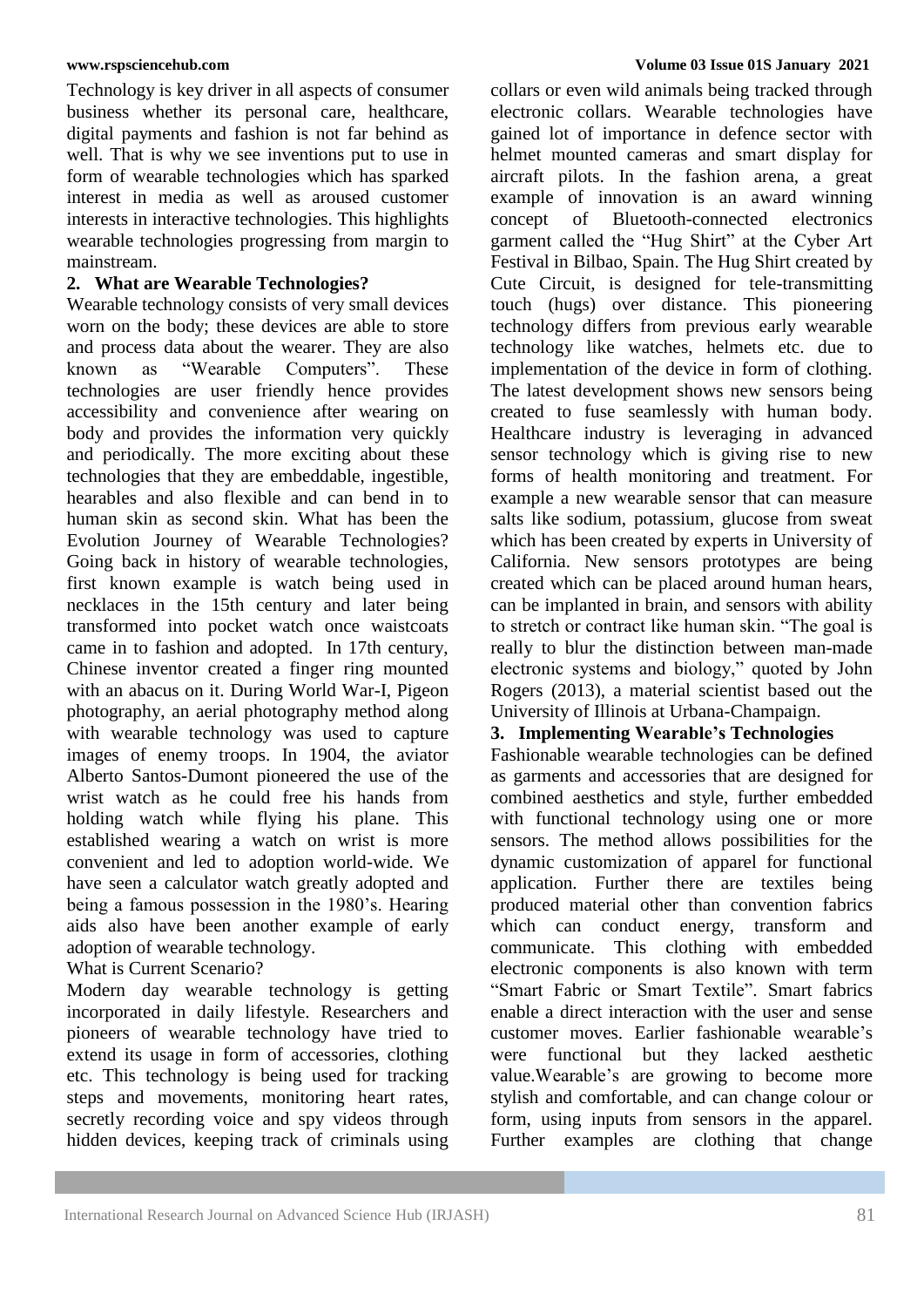temperature based on external conditions, and party dresses that light up and produce sounds. Engineers and designers and engineers continue to explore by pushing the limits for fusing fashion and technology together. Technology is being used in an endeavour to capture accurate body measurements which are then utilized by ecommerce platforms to help end customers choose right fit and design of apparels. "Zozo" a fashion retailer in Japan developed a full body suite with dots to capture body dimensions using a mobile phone camera. Using the suite the customer body dimensions were captured produce custom apparel for individual customer needs. Although idea was novel, the deliveries were late than the promised two week period, further the customer complained about fitment being no better to standard sizes. The lead to stopping sale of the suite in Japan however the company did benefit with large customer database with body dimensions which would help improve their reach and also develop better fitting apparels. The company also claimed that the body measurement methodology was largely successful and that the supply chain was not able to scale up to the requirements of global delivery which is now changed to more practical period of six weeks. Another example is of, MTailor.com which provides custom fit for their apparel collection. The process involved a simple collection of photos from the customer using their application available on mobile devices.

The application captures 17 different points for clothes and mentions that their machine learning algorithms provide 20% more accuracy than a professional tailor. The company provides a perfect fit guarantee for 90 days, else refunds the money. Other applications and retailers providing similar innovative feature and apparel products are Nettelo, SAIA from 3D Look which tries to capture the silhouette from photos shot by mobile cameras. Then algorithms extract the sizes applying corrections. These applications are cheaply accessible, faster and can be directly handled by end users as compared to use of full body scanners. Creating a virtual 3D body form on the mobile app takes a few steps.

 After changing into tight and body clinging clothes, consumers can place their camera phones at an appropriate height and distance.

### **www.rspsciencehub.com Volume 03 Issue 01S January 2021**

- Once consumers stand in front of the camera, just need to click all angles of their body. If required adjustments can be made.
- The body measurements can be stored for future requirements. They will be able to compare their body data captured with other sizing systems.
- Consumers can easily capture any custom measurements like circumference, width or height.



**Fig.1.Mobile apps extracting body measurements**

### (Fig.1 Courtesy [https://sourcingjournal.com/\)](https://sourcingjournal.com/) Photo credit: 3D Look

This technology is portable, easy to use, and provides accurate output. This may save time, effort and even measuring errors while taking physical body measurements also serves consumers' fit and sizing problems. Now as a next step these measurements needs to act as input to retailers to leverage these measurements when consumers initiate shopping on e-commerce site. This will ensure great shopping experience for consumers and will also result in better satisfactions with respect to sizing and fitment. This will further lead to online apparel buying satisfaction with perfect fit and less pain for return.

# **Conclusions**

Legacy technology scanners that require wearing tighter spandex like suites is inconvenient and is already taking a back seat. For the online retailers, the mobile applications processing photo snapped by end-users, using machine learning and image processing algorithms works best and is a cheaper option. As the technology evolves the accuracy of the measurement will increase. Soon all retailers will have such applications integrated into their ecommerce platforms to provide custom-fit garments made to measurements. For customers